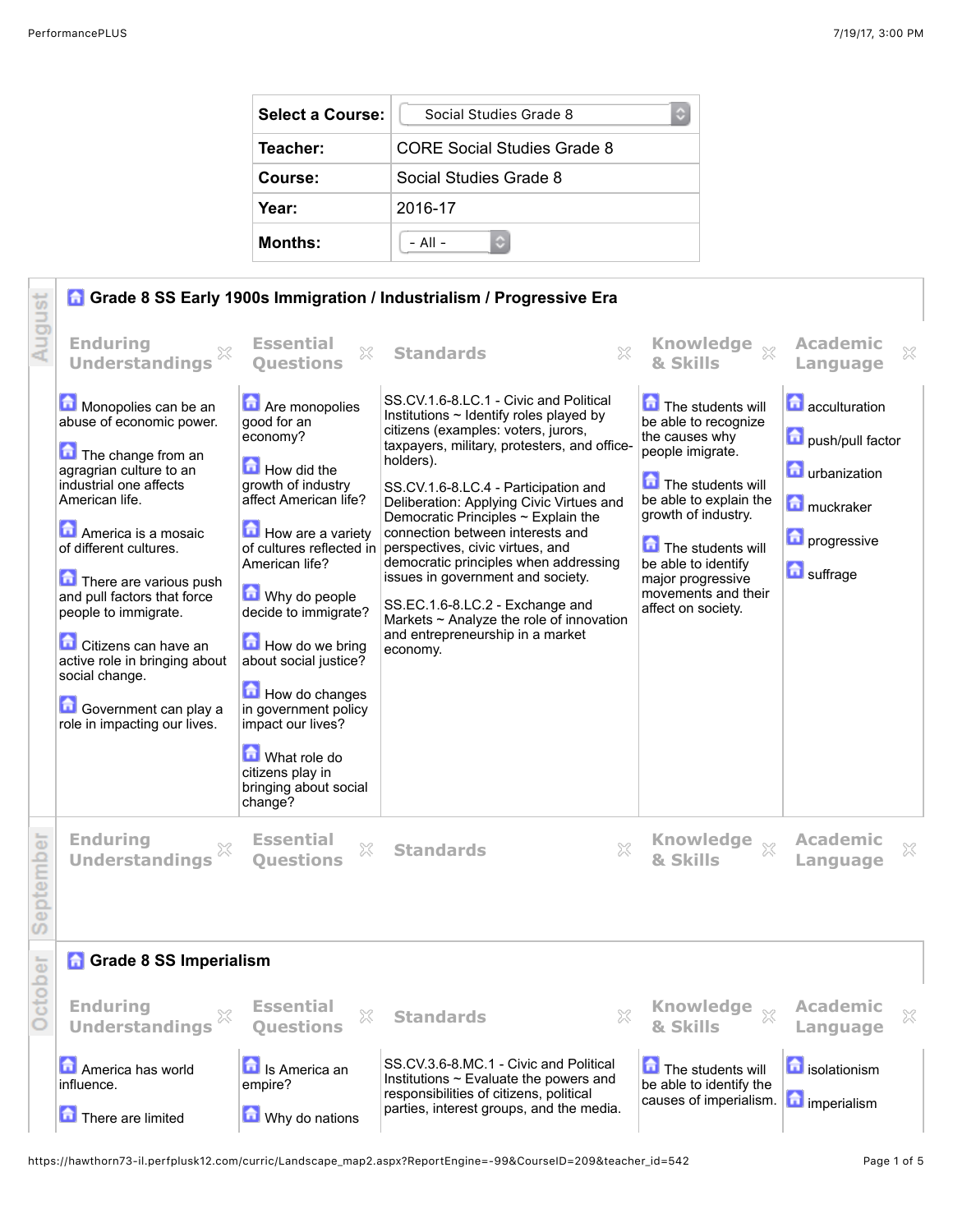|          | resources and some nations<br>desire power.<br><b>C</b> Geography affects<br>events.                                                                                               | desire to control other<br>nations?<br>What role does<br>geography play in<br>significant events?                                                                                                                                | SS.G.3.6-8.MC.2 - Human Population ~<br>Evaluate how cultural and economic<br>decisions influence environments and the<br>daily lives of people in both nearby and<br>distant places.                                                                                                                                                                                                                                                                                                                                                                                                                                                                                                                                                                                                                                                                                                                                                         | Use maps, tables,<br>graphs, charts, and<br>diagrams to depict the<br>geographic<br>implications of world<br>events.<br>The students will<br>be able to interpret<br>and create and<br>editorial cartoon.                                                             | yellow journalism<br>dollar diplomacy<br>moral diplomacy<br>big stick"<br>diplomacy                                        |
|----------|------------------------------------------------------------------------------------------------------------------------------------------------------------------------------------|----------------------------------------------------------------------------------------------------------------------------------------------------------------------------------------------------------------------------------|-----------------------------------------------------------------------------------------------------------------------------------------------------------------------------------------------------------------------------------------------------------------------------------------------------------------------------------------------------------------------------------------------------------------------------------------------------------------------------------------------------------------------------------------------------------------------------------------------------------------------------------------------------------------------------------------------------------------------------------------------------------------------------------------------------------------------------------------------------------------------------------------------------------------------------------------------|-----------------------------------------------------------------------------------------------------------------------------------------------------------------------------------------------------------------------------------------------------------------------|----------------------------------------------------------------------------------------------------------------------------|
|          | <b>G</b> Grade 8 SS World War I                                                                                                                                                    |                                                                                                                                                                                                                                  |                                                                                                                                                                                                                                                                                                                                                                                                                                                                                                                                                                                                                                                                                                                                                                                                                                                                                                                                               |                                                                                                                                                                                                                                                                       |                                                                                                                            |
| November | <b>Enduring</b><br><b>Understandings</b>                                                                                                                                           | <b>Essential</b><br>$\mathbb{X}$<br><b>Ouestions</b>                                                                                                                                                                             | $\boldsymbol{\mathbb{X}}$<br><b>Standards</b>                                                                                                                                                                                                                                                                                                                                                                                                                                                                                                                                                                                                                                                                                                                                                                                                                                                                                                 | Knowledge xx<br>& Skills                                                                                                                                                                                                                                              | <b>Academic</b><br>×<br>Language                                                                                           |
|          | There are causes for<br>war.<br>War can cause more<br>war.<br>Countries have reasons<br>to form alliances.<br><b>Geography affects</b><br>events.                                  | Can there be a<br>war to end all wars?<br>What role does<br>geography play in<br>significant events?<br>Why do nations<br>go to war?<br>Why do countries<br>form alliances?                                                      | SS.G.2.6-8.MdC.3 - Geographic<br>Representations Human-Environment<br>Interaction Population ~ Explain how<br>changes in transportation and<br>communication influence the spatial<br>connections among human settlements<br>and affect the spread of ideas and<br>culture.<br>SS.H.2.6-8.MdC.1 - Change, Continuity,<br>and Context $\sim$ Analyze connections<br>among events and developments in<br>broader historical contexts.<br>SS.H.2.6-8.MdC.2 - Perspectives ~<br>Analyze multiple factors that influenced<br>the perspectives of people during<br>different historical eras.<br>SS.H.2.6-8.MdC.3 - Historical Sources<br>and Evidence $\sim$ Detect possible<br>limitations in the historical record based<br>on evidence collected from different<br>kinds of historical sources.<br>SS.H.2.6-8.MdC.4 - Causation and<br>Argumentation ~ Compare the central<br>historical arguments in secondary works<br>across multiple media. | The students will<br>be able to identify the<br>causes of war.<br>The students will<br>be able to identify<br>techniques of<br>propoganda and its<br>influence on people.                                                                                             | Militarism<br><b>Alliances</b><br>Nationalism<br><b>n</b> Propaganda<br><b>n</b> Draft<br><b>Armistice</b><br>Mobilization |
| ecember  | <b>n</b> Grade 8 SS 1920's<br><b>Enduring</b>                                                                                                                                      | <b>Essential</b>                                                                                                                                                                                                                 |                                                                                                                                                                                                                                                                                                                                                                                                                                                                                                                                                                                                                                                                                                                                                                                                                                                                                                                                               | <b>Knowledge</b>                                                                                                                                                                                                                                                      | <b>Academic</b>                                                                                                            |
|          | <b>Understandings</b><br>Societal change is<br>constant.<br>Government regulation<br>of behavior is difficult.<br>Individuals are<br>responsible for their own<br>fiscal security. | X<br><b>Ouestions</b><br><b>E</b> How does a<br>person's role in<br>society change?<br>$\mathbf{\hat{a}}$ Can<br>government control<br>behavior?<br>Do individuals<br>have a responsibility<br>for their own fiscal<br>security? | <b>Standards</b><br>X<br>SS.CV.1.6-8.LC.3 - Participation and<br>Deliberation: Applying Civic Virtues and<br>Democratic Principles ~ Compare the<br>means by which individuals and groups<br>change societies, promote the common<br>good, and protect rights.<br>SS.CV.1.6-8.LC.4 - Participation and<br>Deliberation: Applying Civic Virtues and<br>Democratic Principles ~ Explain the<br>connection between interests and<br>perspectives, civic virtues, and<br>democratic principles when addressing<br>issues in government and society.                                                                                                                                                                                                                                                                                                                                                                                               | $\chi$<br>& Skills<br>The students will<br>be able to analyze the<br>potential impact of<br>current events on the<br>price of consumer<br>goods and services.<br>The students will<br>be able to evaluate<br>credibility of internet<br>sources.<br>The students will | ×<br>Language<br><b>D</b> Prohibition<br>Scopes Trial<br><b>n</b> Capitalism<br><b>B</b> Stock<br><b>n</b> on margain      |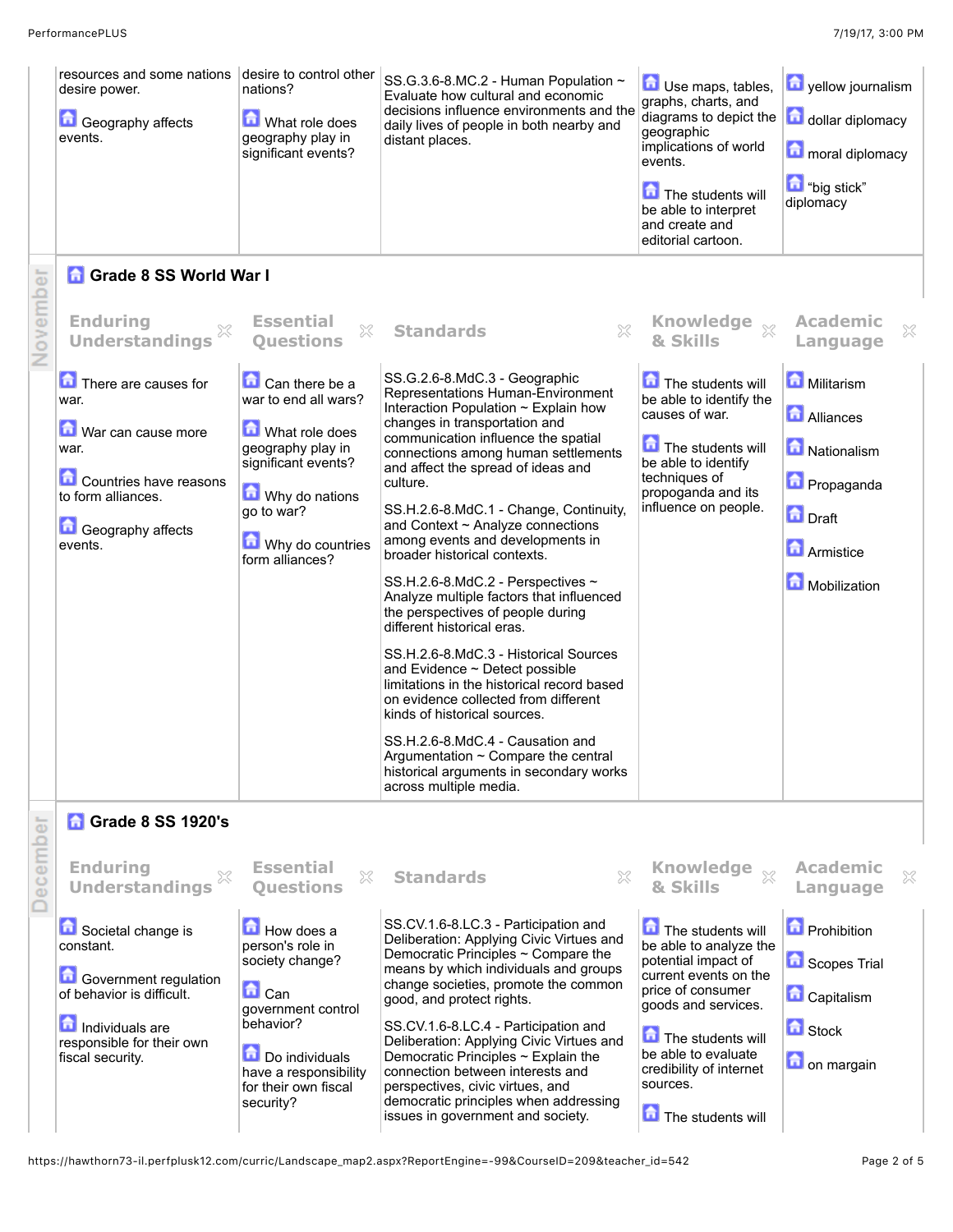|         |                                                                        |                                                                            | SS.EC.FL.1.6-8.LC.1 - Financial Literacy<br>~ Analyze the relationship between skills,<br>education, jobs, and income.                                                                 | be able to cite their<br>sources in a works<br>cited document.            |                                            |
|---------|------------------------------------------------------------------------|----------------------------------------------------------------------------|----------------------------------------------------------------------------------------------------------------------------------------------------------------------------------------|---------------------------------------------------------------------------|--------------------------------------------|
|         |                                                                        |                                                                            | SS.EC.FL.1.6-8.LC.2 - Financial Literacy<br>$\sim$ Explain the roles and relationships<br>between savers, borrowers, interest,<br>time, and the purposes for saving.                   |                                                                           |                                            |
|         | <b>Grade 8 SS Great Depression</b>                                     |                                                                            |                                                                                                                                                                                        |                                                                           |                                            |
| anuary  | <b>Enduring</b><br><b>Understandings</b>                               | <b>Essential</b><br>X<br><b>Ouestions</b>                                  | <b>Standards</b>                                                                                                                                                                       | Knowledge xx<br>& Skills                                                  | <b>Academic</b><br>X<br>Language           |
|         | Capitalism needs checks<br>and balances.                               | <b>Does capitalism</b><br>work?                                            | SS.CV.1.6-8.LC.5 - Participation and<br>Deliberation: Applying Civic Virtues and<br>Democratic Principles ~ Apply civic<br>virtues and democratic principles in                        | The students will<br>be able to provide<br>examples of                    | <b>Great Depression</b><br><b>Bankrupt</b> |
|         | People have differing<br>views about what the                          | Is money power?                                                            | school and community settings.                                                                                                                                                         | government policy<br>that affects the<br>economy.                         | New Deal                                   |
|         | government owes us.<br>Money provides<br>influence.                    | <b>How do</b><br>significant historical<br>events have multiple<br>causes? | SS.CV.1.6-8.LC.6 - Processes, Rules,<br>and Laws $\sim$ Determine whether specific<br>rules and laws (both actual and<br>proposed) resolve the problems they<br>were meant to address. | The students will<br>be able to understand<br>the effects humans          | Dust Bowl<br>Social Security               |
|         | Multiple factors cause<br>historical events.<br>Countries have reasons | What does the<br>government owe us?                                        | SS.EC.1.6-8.LC.1 - Economic Decision<br>Making $\sim$ Explain how economic<br>decisions affect the well-being of<br>individuals, businesses, and society.                              | have on the<br>environment.<br>The students will<br>be able to understand | Act<br>National Debt<br>Recession          |
|         | to form alliances.                                                     |                                                                            | SS.EC.1.6-8.LC.3 - The National and<br>Global Economy $\sim$ Explain why<br>standards of living increase as<br>productivity improves.                                                  | different aspects of<br>financial literacy.                               | Free Market<br><b>Enterprise System</b>    |
|         |                                                                        |                                                                            | SS.H.1.6-8.LC.1 - Change, Continuity,<br>and Context ~ Classify series of historical<br>events and developments as examples<br>of change and/or continuity.                            |                                                                           |                                            |
|         |                                                                        |                                                                            | SS.H.1.6-8.LC.4 - Causation and<br>Argumentation $\sim$ Explain multiple causes<br>and effects of historical events.                                                                   |                                                                           |                                            |
|         | <b>n</b> Grade 8 SS World War II                                       |                                                                            |                                                                                                                                                                                        |                                                                           |                                            |
| Februar | <b>Enduring</b><br><b>Understandings</b>                               | <b>Essential</b><br>53<br><b>Ouestions</b>                                 | <b>Standards</b><br>X                                                                                                                                                                  | Knowledge xx<br>& Skills                                                  | <b>Academic</b><br>X<br>Language           |
|         | People sometimes do<br>the wrong thing.                                | Why would<br>citizens follow<br>authority?                                 | SS.H.1.6-8.LC.4 - Causation and<br>Argumentation ~ Explain multiple causes<br>and effects of historical events.                                                                        | The students will<br>be able to understand<br>why citizens follow         | <b>A</b> Rascism<br>Totalitarianism        |
|         | Mankind struggles to<br>contain the horror of war.                     | What should the<br>rules of war be?                                        | SS.G.1.6-8.LC.1 - Geographic<br>Representations Human-Environment                                                                                                                      | different types of<br>authority.                                          | <b>Communism</b>                           |
|         | Countries have reasons<br>to form alliances.                           | What role does                                                             | Interaction ~ Use geographic<br>representations (maps, photographs,<br>satellite images, etc.) to explain                                                                              | The students will<br>be able to argue,                                    | <b>G</b> Socialism                         |
|         | <b>Geography affect events.</b>                                        | geography play in<br>significant events?                                   | relationships between the locations<br>(places and regions) and changes in their<br>environment.                                                                                       | using examples from<br>history, what the rules<br>of war should be.       | <b>n</b> Nazi                              |
|         |                                                                        |                                                                            | SS.G.1.6-8.LC.2 - Human Population ~<br>Explain how humans and their<br>environment affect one another.                                                                                | The students will<br>be able to explain the<br>causes and outcomes        | <b>Concentration</b><br>Camp<br>D-Day      |
|         |                                                                        |                                                                            |                                                                                                                                                                                        | of World War II.                                                          |                                            |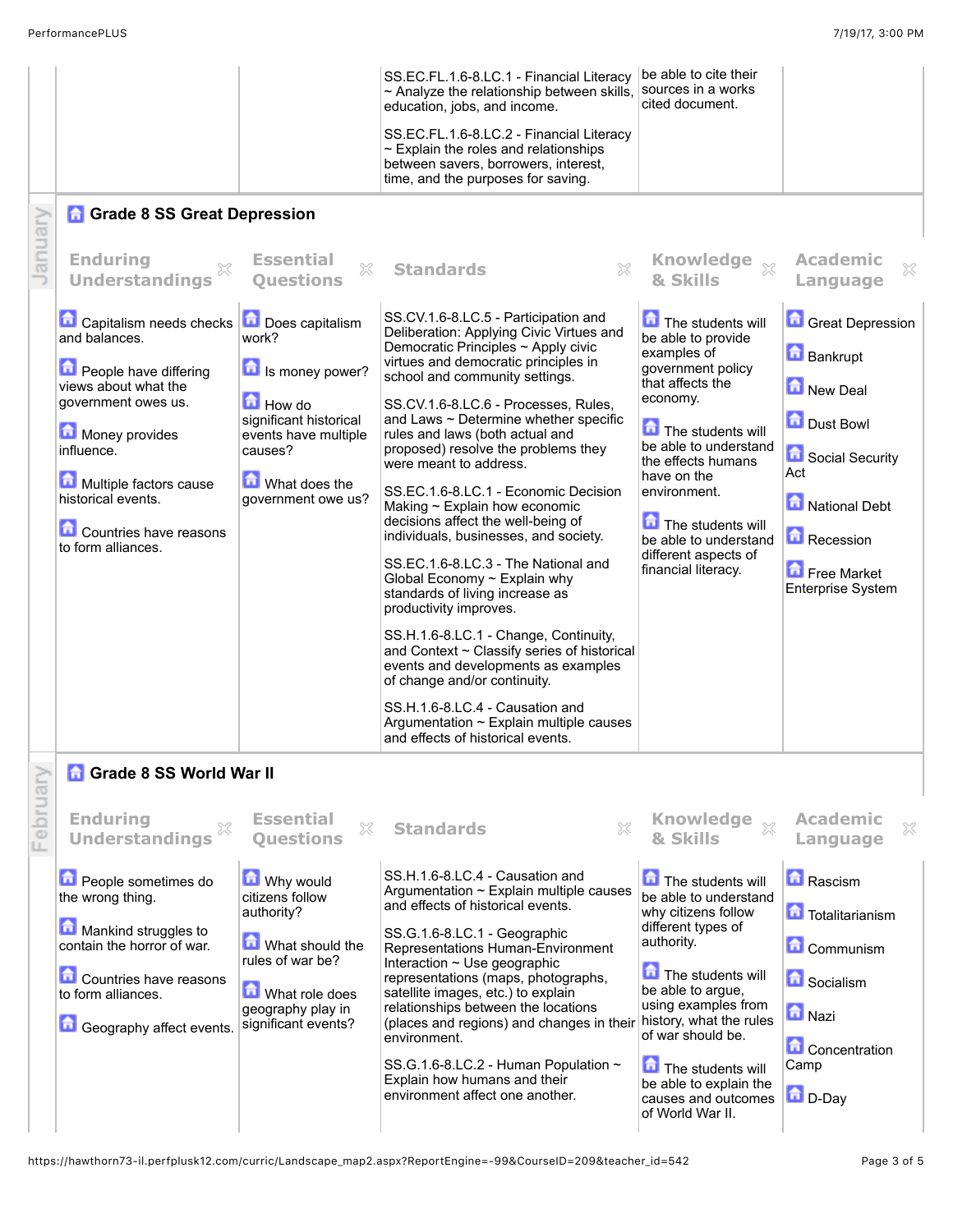|       |                                                                                                        |                                                                                     |                                                                                                                                                                  | The students will<br>be able to explain why<br>countries form<br>alliances.                |                                                   |   |
|-------|--------------------------------------------------------------------------------------------------------|-------------------------------------------------------------------------------------|------------------------------------------------------------------------------------------------------------------------------------------------------------------|--------------------------------------------------------------------------------------------|---------------------------------------------------|---|
|       | <b>Grade 8 SS Genocide</b>                                                                             |                                                                                     |                                                                                                                                                                  |                                                                                            |                                                   |   |
| March | <b>Enduring</b><br><b>Understandings</b>                                                               | <b>Essential</b><br>X<br><b>Ouestions</b>                                           | X<br><b>Standards</b>                                                                                                                                            | Knowledge xx<br>& Skills                                                                   | <b>Academic</b><br>Language                       | × |
|       | Even a civilized nation<br>can carry out genocide.                                                     | How can a<br>civilized nation carry<br>out genocide?                                | SS.G.1.6-8.LC.2 - Human Population ~<br>Explain how humans and their<br>environment affect one another.                                                          | The students will<br>be able to explain the<br>role of an upstander.                       | Holocaust<br>Genocide                             |   |
|       | People have choice.                                                                                    | Why is there evil<br>in the world?                                                  | SS.H.1.6-8.LC.1 - Change, Continuity,<br>and Context ~ Classify series of historical<br>events and developments as examples<br>of change and/or continuity.      | The students will<br>be able to explain the<br>stages of genocide.                         | <b>D</b> Oppression                               |   |
|       |                                                                                                        |                                                                                     | $SS.H.1.6-8.LC.2$ - Perspectives ~ Explain<br>how and why perspectives of people<br>have changed over time.                                                      | The students will<br>understand that<br>genocides occur                                    |                                                   |   |
|       |                                                                                                        |                                                                                     | SS.H.1.6-8.LC.4 - Causation and<br>Argumentation ~ Explain multiple causes<br>and effects of historical events.                                                  | around the world and<br>even today.                                                        |                                                   |   |
|       | <b>n</b> Grade 8 SS Cold War                                                                           |                                                                                     |                                                                                                                                                                  |                                                                                            |                                                   |   |
|       | <b>Enduring</b><br><b>Understandings</b>                                                               | <b>Essential</b><br>X<br><b>Ouestions</b>                                           | <b>Standards</b>                                                                                                                                                 | Knowledge xx<br>& Skills                                                                   | <b>Academic</b><br>Language                       | × |
|       | The United States made<br>decisions that affected the<br>world, the country, and<br>individual people. | Should the United<br>States be condemed<br>or praised for its<br>actions during the | SS.G.1.6-8.LC.4 - Global<br>Interconnections $\sim$ Identify how cultural<br>and environmental characteristics vary<br>among regions of the world.               | The students will<br>be able to explain<br>U.S. policy with<br>regards to                  | <b>Containment</b><br>Demilitarized<br>Zone       |   |
|       |                                                                                                        | Cold War Era?                                                                       | SS.H.1.6-8.LC.1 - Change, Continuity,<br>and Context ~ Classify series of historical<br>events and developments as examples<br>of change and/or continuity.      | communism.<br>$\boxed{\text{A}}$ The students will<br>be able to explain the               | <b>C</b> Superpower                               |   |
|       |                                                                                                        |                                                                                     | SS.H.1.6-8.LC.2 - Perspectives $\sim$ Explain a Superpower during<br>how and why perspectives of people<br>have changed over time.                               | United States' role as<br>the Cold War.                                                    |                                                   |   |
|       |                                                                                                        |                                                                                     | SS.H.1.6-8.LC.3 - Historical Sources and<br>Evidence $\sim$ Classify the kinds of<br>historical sources used in a secondary<br>interpretation.                   |                                                                                            |                                                   |   |
| April | <b>n</b> Grade 8 SS Civil Rights                                                                       |                                                                                     |                                                                                                                                                                  |                                                                                            |                                                   |   |
|       | <b>Enduring</b><br><b>Understandings</b>                                                               | <b>Essential</b><br>X<br><b>Ouestions</b>                                           | <b>Standards</b><br>×                                                                                                                                            | <b>Knowledge</b><br>$\chi$<br>& Skills                                                     | <b>Academic</b><br>Language                       | × |
|       | People need to take<br>political action to gain<br>equality for all.                                   | How do various<br>and diverse groups<br>work to acquire equal                       | SS.CV.1.6-8.LC.3 - Participation and<br>Deliberation: Applying Civic Virtues and<br>Democratic Principles ~ Compare the<br>means by which individuals and groups | The students will<br>be able to explain<br>different philosophies<br>and actions to obtain | <b>B</b> Segregation<br><b>n</b> Integration      |   |
|       | There are several<br>reasons groups of people<br>seek power.                                           | rights?<br>Why do some<br>groups feel the need<br>to bully other groups?            | change societies, promote the common<br>good, and protect rights.<br>SS.CV.1.6-8.LC.4 - Participation and<br>Deliberation: Applying Civic Virtues and            | civil rights.<br>The students<br>should be able to                                         | <b>Civil Rights</b><br>Movement<br><b>Boycott</b> |   |

https://hawthorn73-il.perfplusk12.com/curric/Landscape\_map2.aspx?ReportEngine=-99&CourseID=209&teacher\_id=542 Page 4 of 5